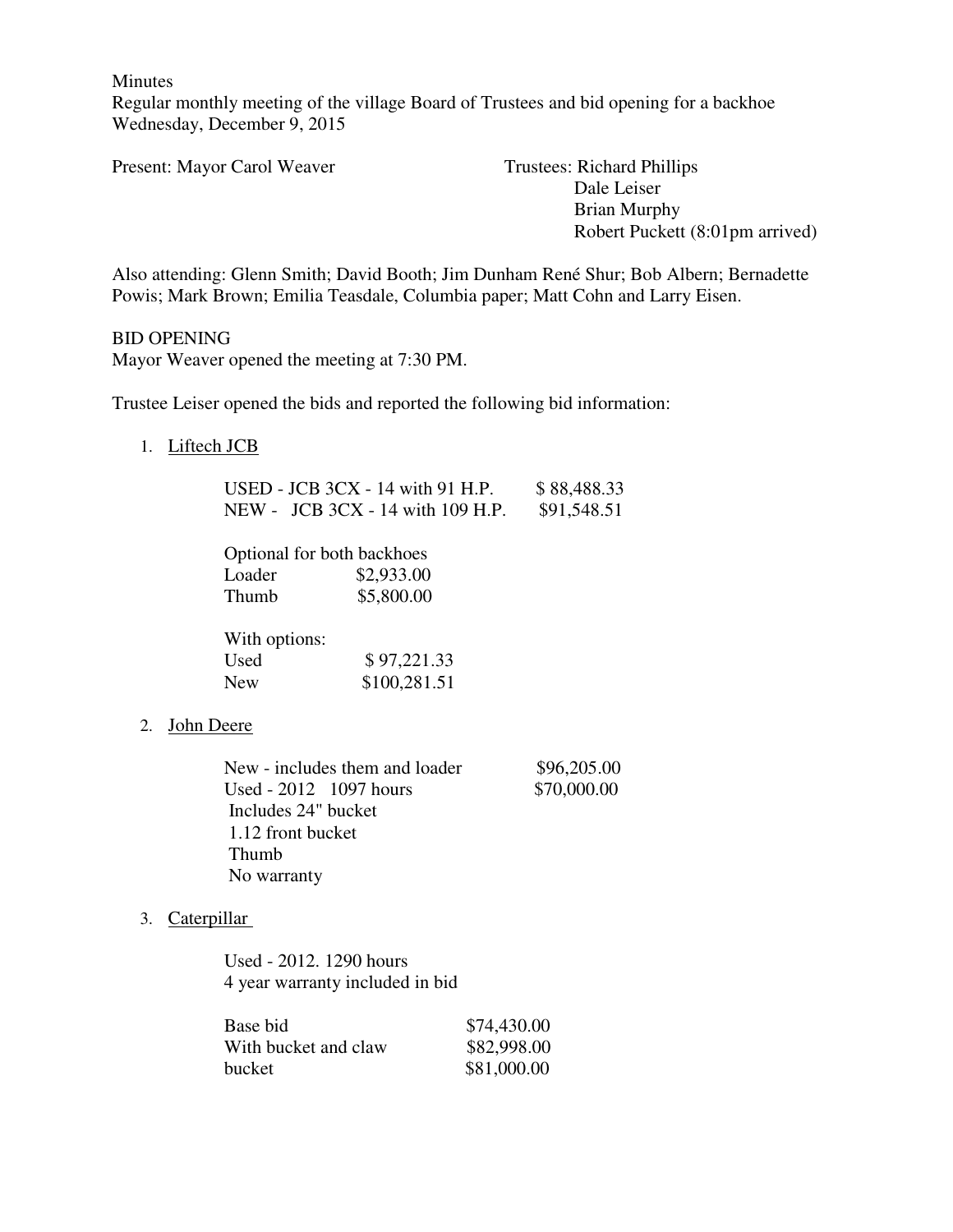To allow the village board to make an informed decision, Mayor Weaver will input the information into a spreadsheet. The bid can be awarded at a special meeting or at the next village board meeting.

# **MINUTES**

Trustee Phillips made a motion to approve the minutes of November 12, 2015 regular monthly meeting and November 23, 2015 special meeting; seconded by Trustee Murphy. All voted "aye".

# BUDGET AMENDMENTS

# General fund

Trustee Phillips made a motion to approve the following budget amendments presented by the village Treasurer; seconded by Mayor Weaver. All voted "aye".

| <b>FROM</b>                           | TO                                       | <b>AMOUNT</b> |
|---------------------------------------|------------------------------------------|---------------|
| A.1670.4 central printing and mailing | A.1680.4 central data processing         | \$307.99      |
| A.3410.4 fire department contractual  | A.3410.2 fire department equipment       | \$2001.86     |
| A.3410.43 fire equipment maintenance  | A.3410.41 fire truck, generator, repair  | \$5640.03     |
| A.7310.4 youth program contractual    | A.7140.4 recreation contractual to under | \$210.84      |
| A.5110.4 Street maintenance equipment | A.8161.1 leaf pick up personal services  | \$1340.75     |

# ABSTRACT

Backhoe-Due to the loss of the villages backhoe in the fire, the insurance company approved a rental up to \$5,000. Trustee Leiser made a motion to pay the rental of a backhoe for one month for \$5,000; seconded by Trustee Murphy. All voted "aye".

DPW truck-The village's 2013 GMC was accidentally damaged when employee, Robert Meehan, backed into the bathrooms at the playground. The Board held a discussion as to whether to submit the claim to insurance. The protocol of the office staff is to send an email out to the village board. This was not done. Trustee Phillips requested the office to remember to inform the village board of any accidents. Trustee Phillips made a motion to consult with the village's agent and go with his recommendation; seconded by Mayor Weaver. All voted "aye".

Trustee Phillips made a motion to approve the abstract in the amount of \$272,134.40 seconded by Mayor Weaver. All voted "aye".

# TREASURER'S REPORT

Mayor Weaver made a motion to approve the monthly treasurer's report; seconded by Trustee Leiser. All voted "aye".

# FIRE DEPARTMENT

Larry Eisen reported 4 calls, 3 drills and 0 details. The monthly fire report and officer meeting minutes were received.

The fire police will hand out candy canes and assist with traffic at Candlelight night from 4:30 pm-8:30pm.

Larry requested to have the officers of the fire department obtain keys to the village hall in case of an alarm activation or fire. The village clerk will have three sets of keys made for each of the officers. There are two keys - one for the village hall first floor and one for the second floor.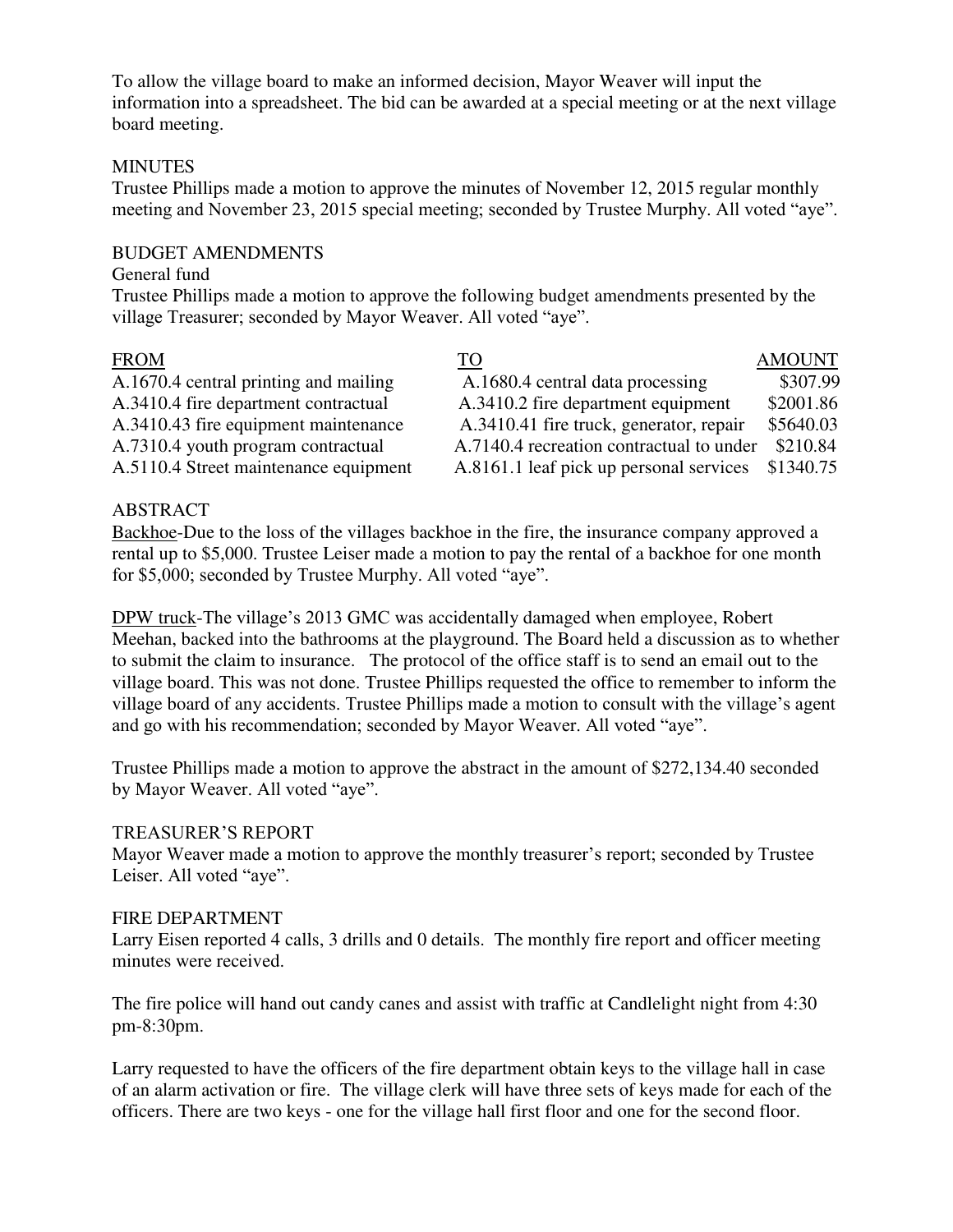# DPW

Dave reported the DPW assisted the Town of Kinderhook and Town of Stuyvesant with cleaning ditch lines of leaves.

Water Department-C&E Rothermel and the DPW installed 600 ft of 2 inch pipe for the necessary connection at Jed Cleary residence. The village will pay approximately \$8,000-\$9,000 to fix the water line as it feeds water to more than one property.

Water license-The board requested Robert Meehan apply for his water license by the end of December 2015. Jack Taylor's water license is good until October of 2016.

Sewer-Dave scheduled with the Village of Valatie to read the pit on December 28, 2015 in preparation of the January sewer billing. He has three more meters to change out in the B-1 District. Mayor Weaver requested he inspect the new meters within a week of changing out to insure they are working properly since they were in the fire at the DPW garage.

DPW Garage-the village board was hoping to receive the bid documents from Ray Jurkowski by December  $4<sup>th</sup>$ . He was unable to finish the work and is requesting to send it out on December 11<sup>th</sup> to be submitted for approval to the village's insurance company. Trustee Phillips will send an email to Matt Sherman notifying him the documents will be coming for his review and approval. Trustee Phillips will include the village board and Ray on the email.

Vehicle storage rental-The board is considering two places to store vehicles for the winter until the DPW garage is built.

- 1. Tom Hall has a place that is 2.3 miles away, heated with tools and can accommodate all of the village equipment for \$2,500 a month.
- 2. Two bay garage on Pin Oak that will hold the two pickup trucks and/or possibly the backhoe. It is close but there are not tools to work on the equipment, lack of space for all the equipment although several items can be stored at the pavilion behind the fire house. The DPW would be able to start plowing immediately as it closer. A rental charge of \$1,000 a month was requested.

Trustee Philips and Trustee Leiser will drive the DPW trucks to the garage on Pin Oak to see if they will fit with the plows attached.

Water line at creek-At this time no bids have been received. Trustee Leiser will request Ray Jurowski submit for an extension of the permit.

Dead End Signs- The embossed signs will need to be replaced to accommodate the dead end signs being attached to the street signs. The old signs will be given to Renée for another auction of signs. The signs and brackets can be purchased at Saxton signs. The informative signs will only be installed on the roads off of Gaffney.

Parking lot signs-Dave will meet with Renee on Friday to discuss the placement of the No Parking signs.

County Snow & Ice Contract- the village received an approved contract from the County for salting and snow removal of Hudson St. and Albany Ave for one year.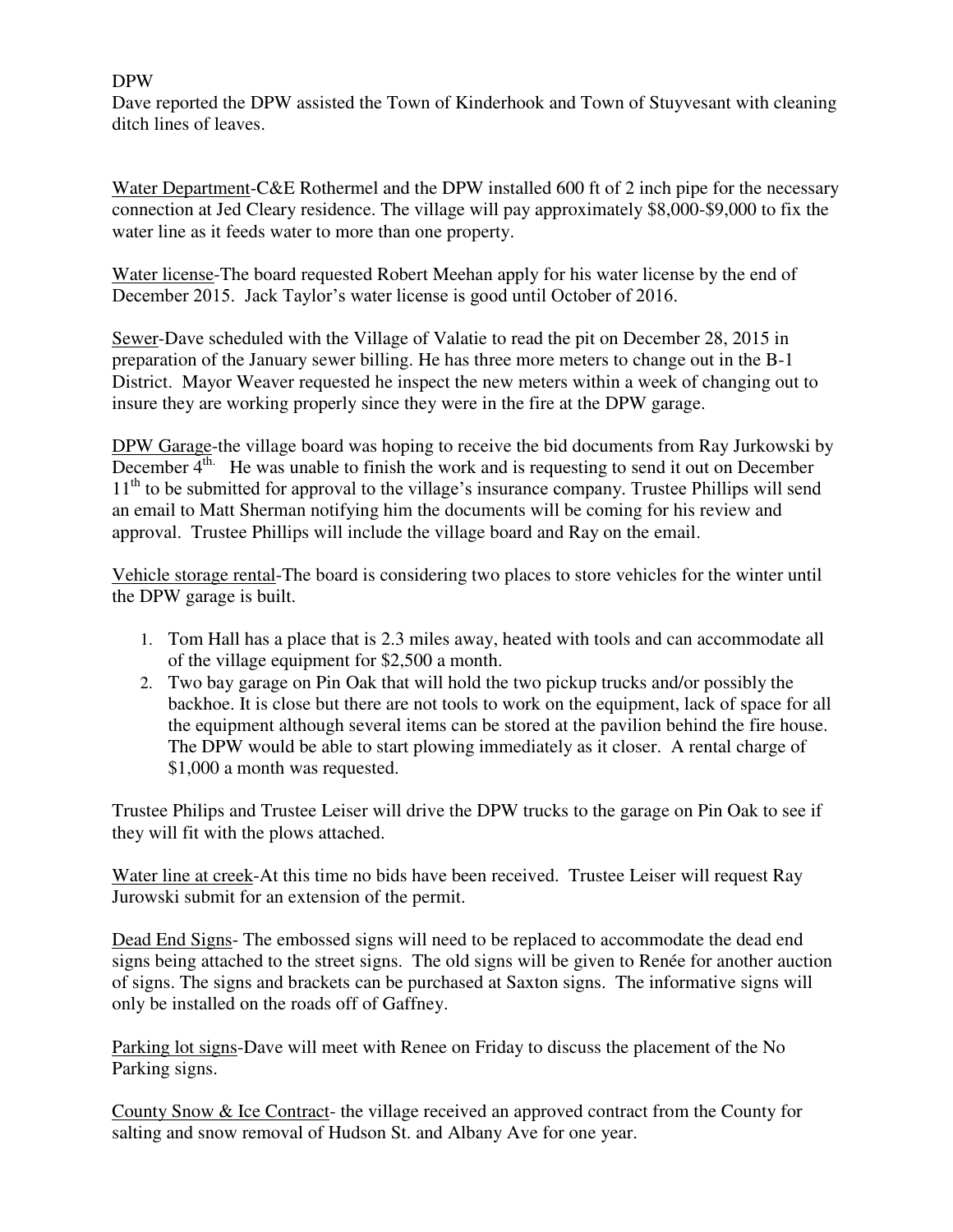Stop Signs-Trustee Murphy placed a call to a traffic engineer with the city of Albany. He would like to discuss installation of stop signs with him. Trustee Murphy made a motion to set a public hearing for PP LL #1 of 2016 amending the Code of the Village of Kinderhook in relation to traffic restrictions for January 13, 2016 at 7:00 pm; seconded by Mayor Weaver. All voted "aye".

Jim Dunham would like a recommendation from a traffic engineer before moving forward as the DOT traffic manual states not to install stop sign as a traffic calming measure. He does not feel a stop sign on Hudson St at William going out of the village is appropriate(.) The street is a connector street.

#### CODE ENFORCEMENT OFFICER

The CEO/ZEO monthly report was received with \$390.00 of fees collected.

3 Church Street-Trustee Phillips inquired with Glenn how the house at 3 Church Street became in such disrepair with being in the Historic District. The HPC law (Chp 75-12) states a charge of \$85.00 a day can be charged under the law.

Glenn noted he has given several violations since 2005 and litigation would be the next step. He is requesting to have additional time into early 2016 to allow his new contact through John Faso to take care of the house. He stated it would cost the village thousands of dollars to remedy the house. Trustee Phillips feels the daily fine money would cover some of the cost. Glenn stated he does not have the authority to assess the fine. A judge would need to assess the fine. He believes the village would get further with fines set using building code violations then the HPC law. Mayor Weaver requested he speak with the Village attorney this week regarding the violations issued and calculate how many days they have been in violation by the amount of fines that can be assessed.

# PARTNER'S IN SAFETY SERVICE AGREEMENT

Mayor Weaver signed the annual Partner's In Safety Agreement to have the village DPW drug and alcohol tested when required.

# INSURANCE

Hold Harmless contracts-When a contractor is hired to conduct work for the village a hold harmless contract will need to be signed. A worker's compensation certificate is required and the village listed as additional insured. Gary Van Allen will review the documents before the village accepts the contract.

DPW Cost form Fire-Trustee Phillips and the Village Clerk will review all the costs incurred due to the fire. The village has received \$75,000 of insurance funds at this time for expenditures.

Safety Committee-NYMIR has a pamphlet on safety that the village board can review. Trustee Leiser stated that the DPW attends a yearly safety meeting at the county.

#### SURPLUS PROPERTYAUCTION

Leaf box-The village won the auction for a leaf box on Auctions International for \$591.00.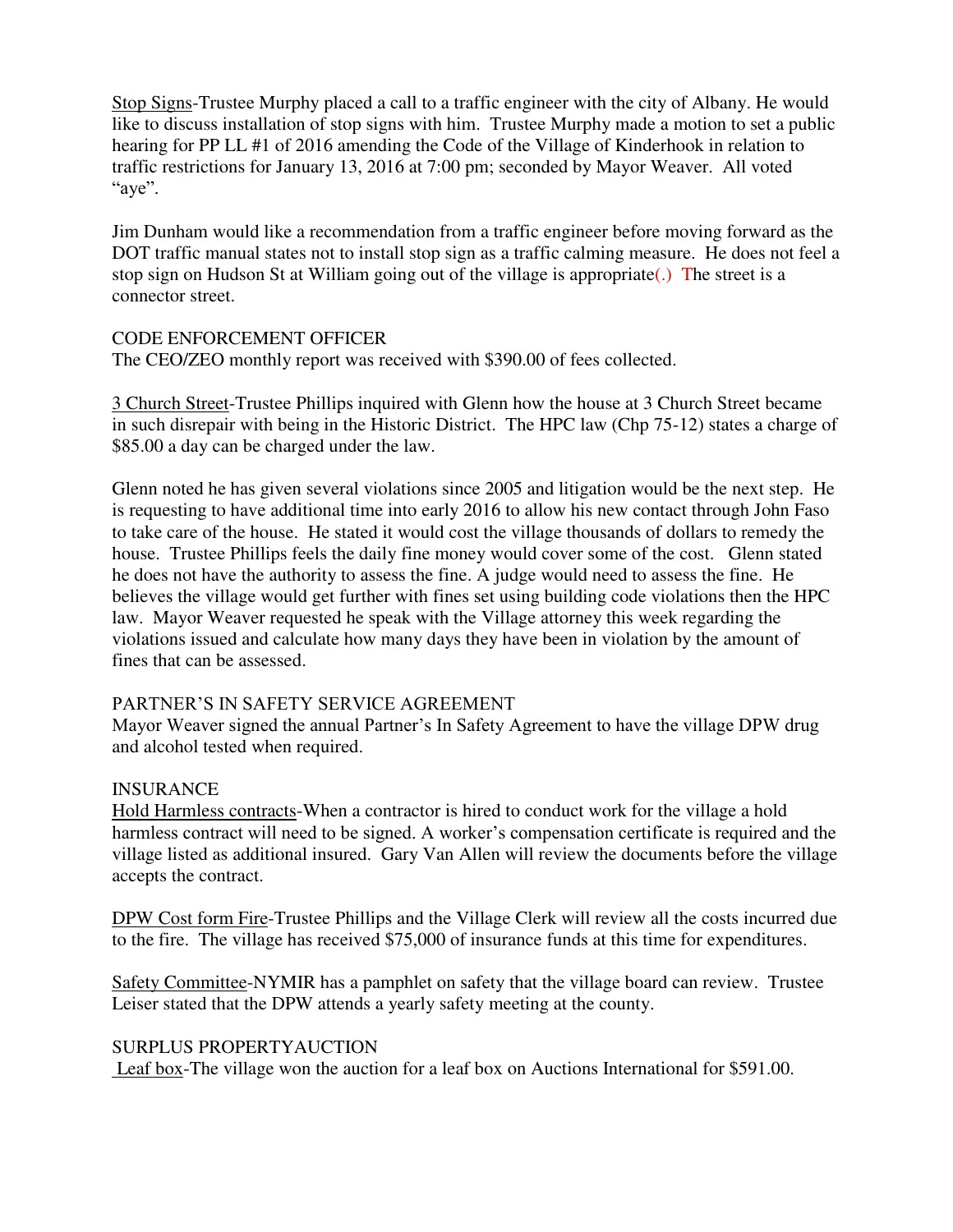Trustee Phillips noted the village and fire department have several items that can be sold on Auctions International. (welder, leaf machine, dump truck, Jaws, splitter) Pictures will need to be taken and placed on Auctions International to possibly recoup a couple thousand dollars.

# ZONING BOARD

Minutes of October 26, 2015 were received.

The Planning Board and Zoning Board conducted a joint meeting to discuss Ann Schomaker's variance request. There were 5 criteria's they reviewed; no determination was given. The applicant and the surveyor will review the plans to see if the 35' variance request could be reduced in size. They will come back to the board to discuss the changes. The Planning and Zoning boards will meet on December 28th. to review any changes to the original plans.

# PLANNING BOARD

Minutes of October 1, 2015 meeting were received. The planning board did not meet in November.

COMPREHENSIVE PLAN UPDATE Minutes of October 1, 2015 were received.

Mark Browne reported 530 postcards were sent out notifying residents of the survey. Two email blasts went out to 400 recipients and an article written in INBY was issued. As of the meeting tonight 178 electronic surveys have been completed and 25 paper surveys were picked up. The survey commenced on November  $16<sup>th</sup>$  and will conclude on December 12.

#### HISTORIC PRESERVATION COMMISSION Minutes of October 15, 2015 were received.

A discussion of when Glenn is to sign the Certificate of Appropriateness for a building in the HPC District was discussed. Does he sign the COA after the review of the HPC Commission or does Glenn sign the COA before the review of the HPC. Glenn, Trustee Puckett and Ken Nelson will meet to discuss the proper course of action.

# ECONOMIC DEVELOPMENT DIRECTOR

Person of Color-The HPC and village board applied to have the person of color cemetery on the National Register. The village was notified the Persons of Color Cemetery has been placed on the NY State Register and will go to the National Register. Mayor Weaver will send a Thank you note to Warren Applegate and Ruth Piwonka for their work.

Renee gave the village board documentation on the New York Main Street Program. She requested the village board review the documentation and consider for the village. The program provides funds to local governments for revitalizing their historic centers.

# VILLAGE HALL

Village Hall Roof-The roof repair project is almost complete. Glenn is working with Marilyn on the hours billed from Sullivan that is not accounted for in their paperwork. Trustee Puckett also requested a credit for the error in mileage submitted. Trustee Puckett would like to discuss with Marilyn the credits the village is requesting for the mileage, hours charged and the change of the wood used and report back to the village board. The village hired Mid State not Sullivan; the village can choose to pay Mid State less the 60 hours to Sullivan.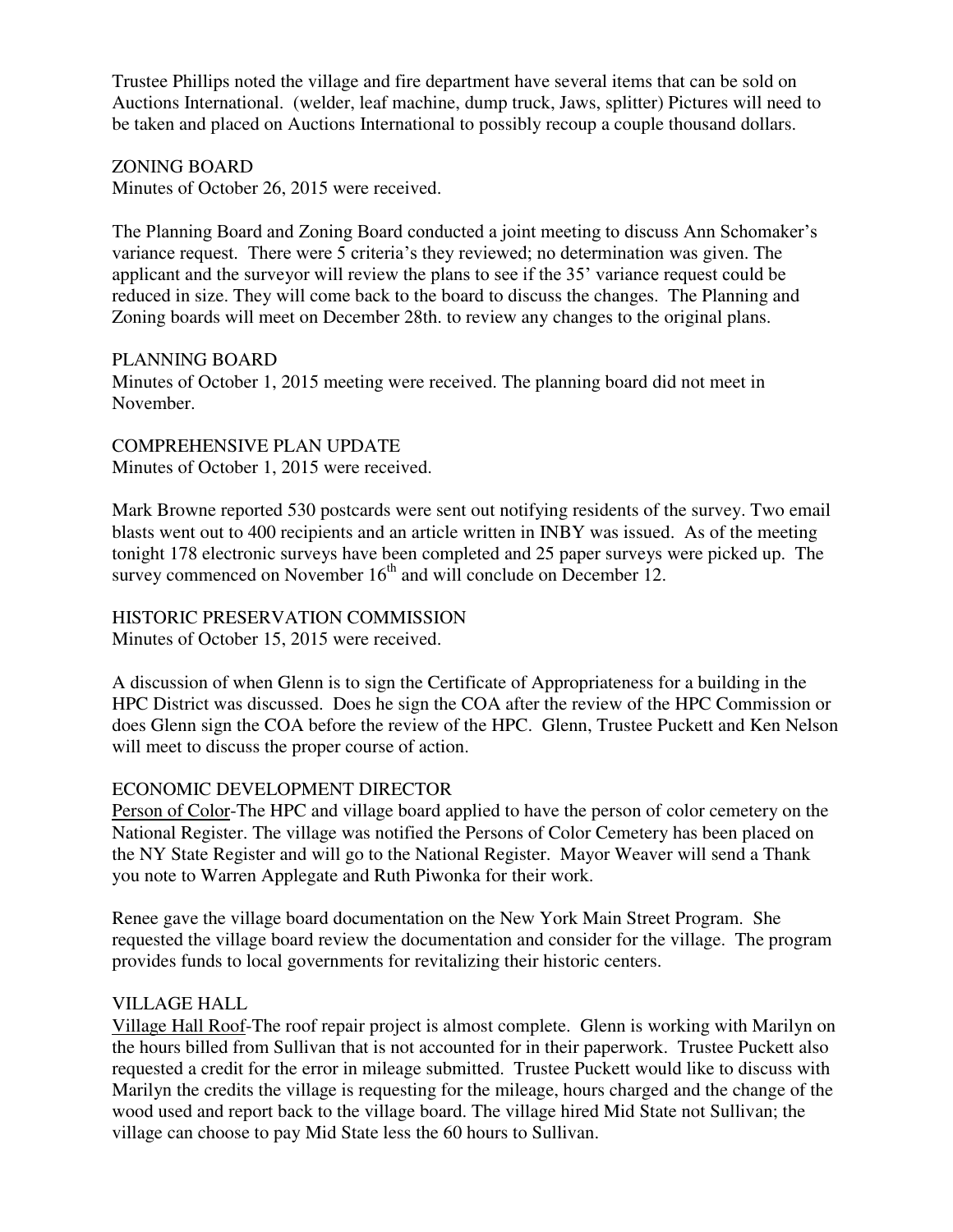Mid State will have their contractor reattach several brackets with the approved method from Marilyn and Glenn. Glenn offered to reattach the remaining brackets not in the contract with the assistance of the DPW.

The kemper product used on the gutter system will be inspected next week. The warranty will need to be signed by Mayor Weaver. The Mayor received one of three pages of the application of warranty registration to sign for the roof and gutters. When she receives the other two pages she will sign and send back.

# WASTEWATER COLLETION PROJECT

Mayor Weaver submitted the paperwork to close out the CDBG grant. They will audit the village's paperwork for the jobs created as part of the closeout project. Cascale repaved the parking lot and his last payment was approved at tonight's meeting. There are a few small items that need Jim will address.

# SIDEWAL LINK PROJECT

The village is waiting on the Federal and State reimbursement along with payment from the Village of Valatie. The village board agreed this item can be removed from the agenda.

# APPLICATIONS

Mayor Weaver made a motion to approve the request from Mark Browne to use the village hall  $2<sup>nd</sup>$  floor on the 4<sup>th</sup> Sunday of the month from 7-9 pm to hold meetings for the Kinderhook Runners Club; seconded by Trustee Phillips. All voted "aye".

# RECREATION COMMISSION

At the village's October meeting Trustee Phillips requested a report from the recreation commission stating the actual cost of the events the recreation puts on, how many residents are in attendance. The request came after the recreation committee met in October(.) The November meeting was cancelled and the December meeting falls after the village board meeting.

Village Clerk/Treasurer, Nicole Heeder and a volunteer on the Recreation committee stated she sent an email to the recreation members notifying them of Trustee Phillips request and that the report will be completed at their December meeting.

# KBPA

Candlelight night will be held on December  $11<sup>th</sup>$  from 5:30-8:30pm.

# TAXPAYER TIME

Jim Dunham informed the Village board Mike Urbaitis fixed the arm on the village clock in the tower of the Kinderhook Reformed Church.

Mayor Weaver made a motion to adjourn the village board meeting and enter into executive session; seconded by Trustee Leiser. All voted "aye".

Mayor Weaver made a motion to adjourn executive session and the village board meeting at 10:05 pm; seconded by Trustee Murphy. All voted aye".

Respectfully submitted,